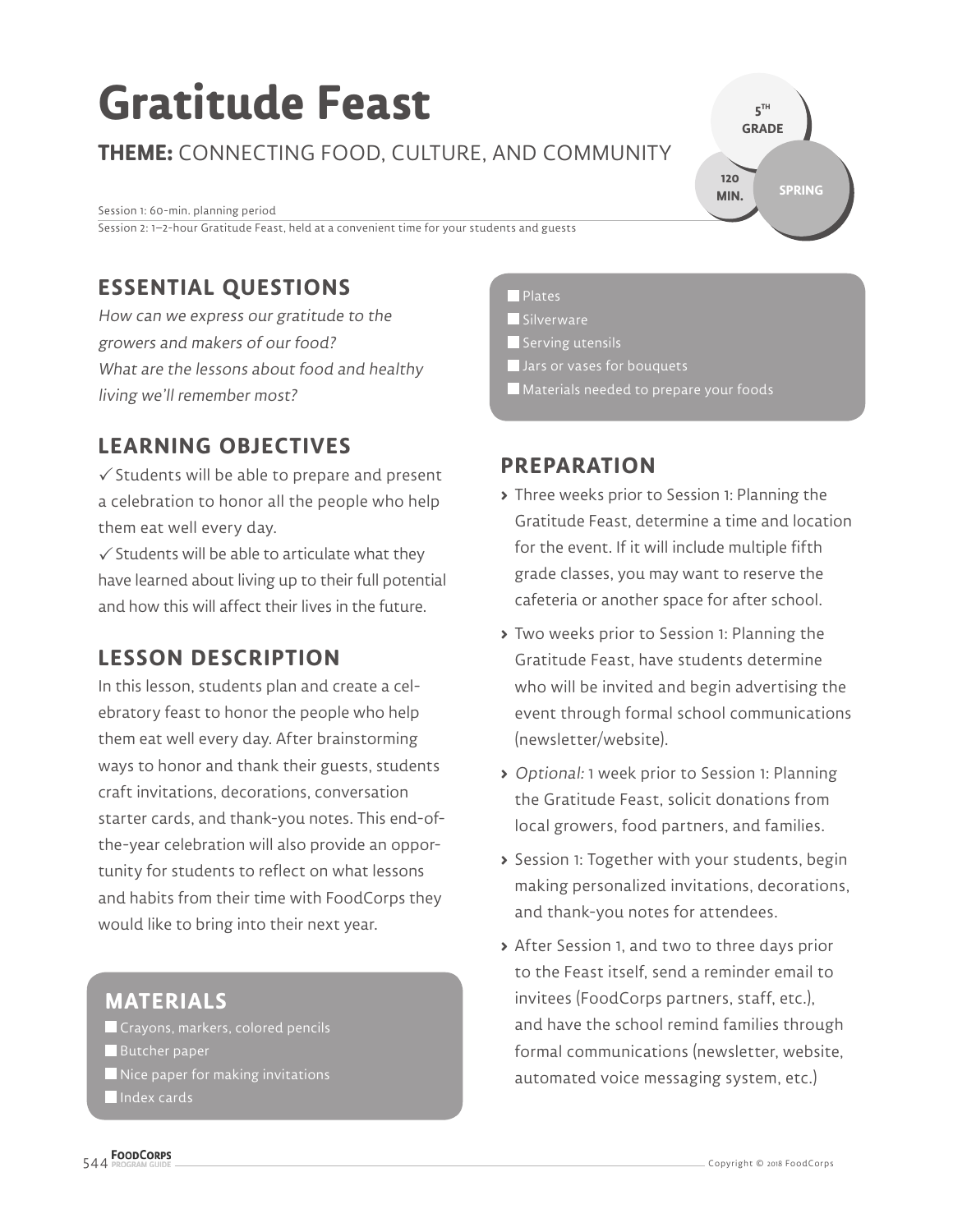### **SESSION 1:** PLANNING THE GRATITUDE FEAST

## **ACTION STEPS**

**1. Brainstorming:** Explain to students that today you'll be planning a celebratory feast to honor all the people who help them eat well. Ask, Who should we invite? Who grows our food? Who prepares our food? Have students brainstorm a list of people to invite including family, local farmers, cafeteria staff, and perhaps local restaurant cooks. Next, have them brainstorm ways to honor their guests. You might want to introduce the concept of giving toasts to honor people. **(10 min.)**

#### **2. Reflecting on the Purpose of the Feast:**

Have students recall goals they set in their Full Potential Manifestos at the beginning of the year. Then have them explain how the people they just listed helped them reach those goals by growing, preparing, or providing them with healthy foods. **(5 min.)**

**3. Creating a Celebratory Space:** Depending on the time you have available and the amount of students involved, you might assign or have students self-select into different committees for the following tasks. Or you might have one classroom responsible for each task. **(15–30 min.)**

**• Invitations:** Have students create invitations with the pertinent information for potential guests. You can have them decorate the invitations with simple leaf rubbings or more elaborate flower pounding. **(15 min.)**

**• Thank-You Notes and/or Short Speeches:** Designate time for students to write thankyou notes or prepare short speeches to honor all the ways their guests have contributed to their healthy eating goals. (As you're wrapping up service in this community, consider this an opportunity for you to express gratitude to the school and those who've supported you in your service.) **(15 min.)**

**• Conversation-Starter Cards:** Explain to students that conversation-starter cards are a fun way to get different people talking who may not know each other. Provide some examples of conversation starters such as, If you could only eat one food for the rest of your life, what would it be and why? Tell me about the first person who taught you how to cook. What's your favorite thing about your job? What's the most unusual thing you've ever eaten? Provide students with index cards and colored pencils. Have them write as many cards as they'd like, and encourage them to decorate the cards. **(15 min.)**

#### **Decorations:**

- Have students harvest flowers or herbs from the garden for making bouquets to serve as table decor.
- Students can decorate butcher paper with pictures of their favorite recipes and lessons with FoodCorps as well as words of gratitude and inspiration for their guests. **(20 min.)**

**4. Planning Food:** Consider the following suggestions, but ultimately decide what makes the most sense based on your students and community.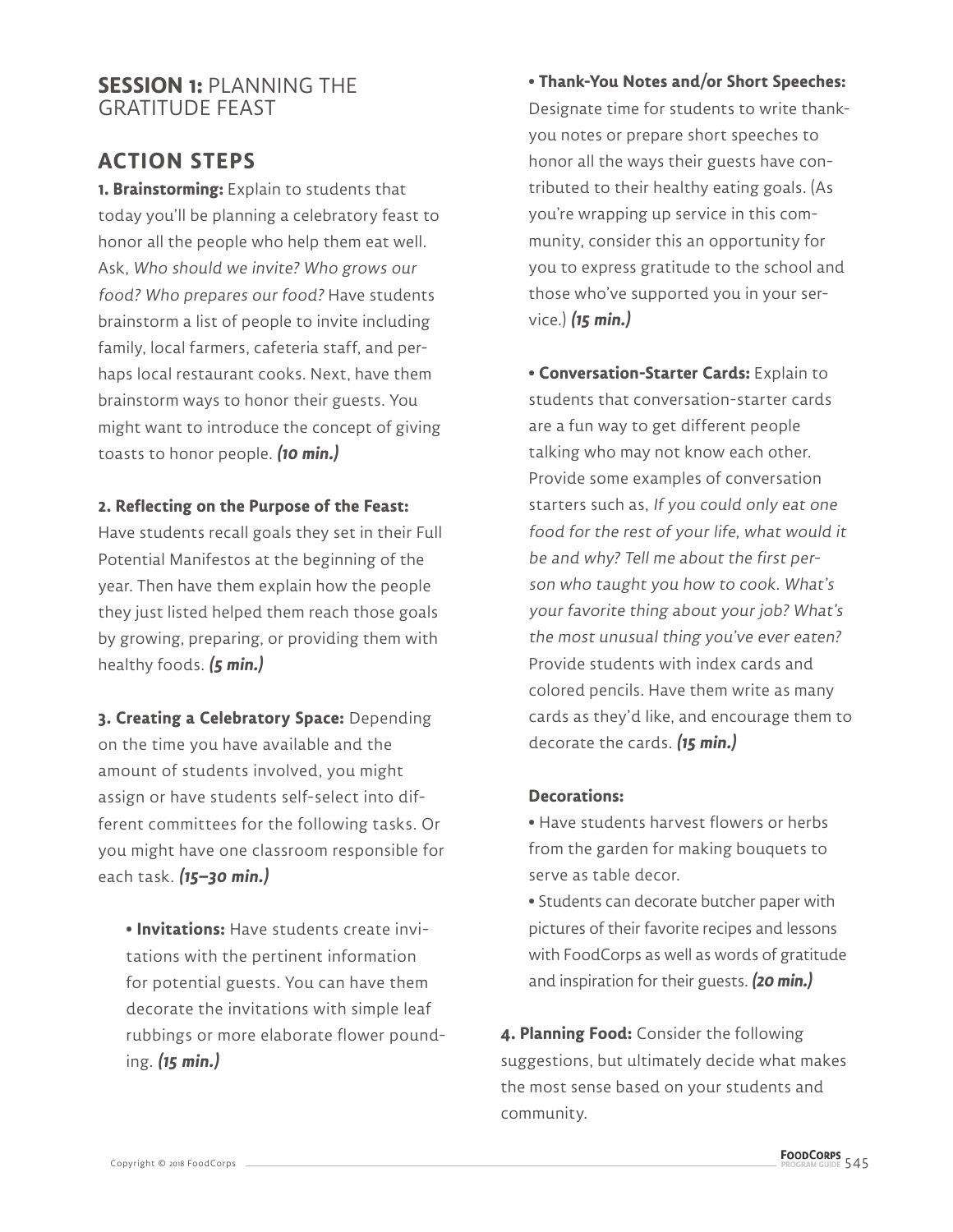**•** Ask students if they have a personal family recipe or something from their family or culture that they'd like to include.

**•** Ask students which were their favorite recipes that they've made so far this year, and decide on one or two they would like to recreate for the feast.

**•** See if a farmer has surplus crop that students can prepare for the feast.

**•** Alternatively, you might have students research celebratory foods around the world and vote on something to prepare. **(15 min.)**

**5. Setting Intentions:** Have students reflect on all that they've done and learned with FoodCorps. If students created a Full Potential Manifesto at the start of the year, have them review it and consider how they've been fulfilling the goals they set for living up to their full potential. **(15 min.)**

## **SESSION 2:**: GRATITUDE FEAST

## **ACTION STEPS**

#### **1. Welcoming Guests to the Gratitude Feast:**

Once all invitations are sent, decorations made, and food prepared, it is time for your Gratitude Feast! This is an informal gathering of community members who have supported your students' healthy eating throughout the year. During the Feast, welcome community members, and acknowledge them publicly for their contribution to a healthy school community. **(5 min.)**

**2. Giving Thanks:** Find some ways to acknowledge them, such as by having students share goals they set in their Full Potential Manifestos at the beginning of the year and having them explain how the people here helped them reach those goals by growing, preparing, or providing them with healthy foods. They could do this in written thankyou cards or in short speeches. **(10 min.)**

**3. Feasting:** Have your students introduce the foods they've prepared, including information on where things were grown and/or how they were prepared. Then invite guests to enjoy the food together! **(20–45 min.)**

#### **REFLECTION**

Have students discuss the following questions in small groups, then share with the class: **(5 min.)**

- What are you thankful for?
- What have you learned about preparing healthy food? What have you learned about growing food? What have you learned about making healthy food choices?
- What will you carry with you after this year?
- What goals did you set in your Full Potential Manifestos at the beginning of the year? How did the people here help you reach those goals by growing, preparing, or providing you with healthy foods?